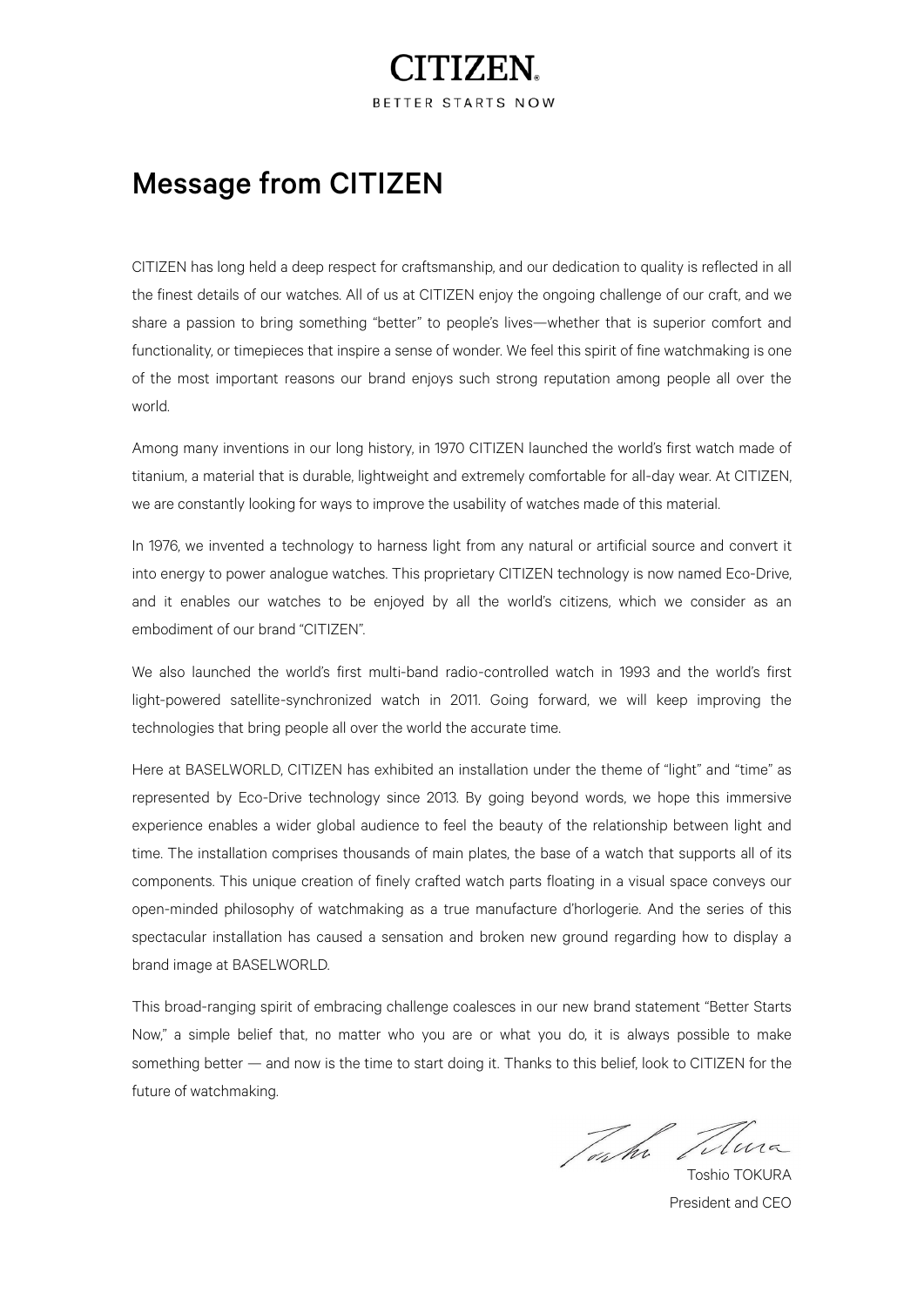# ITIZEN.

BETTER STARTS NOW

## Technologies for people

A watch is made of so many things, thousands of details, and each one can always be improved.

At CITIZEN, we have crafted, invented and continually improved watchmaking technologies and timepieces. Since our founding in 1918, we have achieved many 'world's firsts' as well as 'world's number ones'. As a true manufacture d'horlogerie that integrates a comprehensive manufacturing process, we see the world of watchmaking as a work in progress. This is the spirit that drives us to continually create something "better" and explore the future of watches.

#### Crafting watches with higher usability and superior design

We believe that our technologies help bring something "Better" to people's lives through our superior timepieces.

#### Eco-Drive:

#### Powered by Light, Any Light Source, Watches that Run Forever

In 1976, CITIZEN invented the world's first light-powered analog quartz watch that runs using only light as a power source. This technology, now known as "Eco-Drive," can generate power from any light source — even dim light — to keep watches running without ever replacing batteries. As a result, citizens of every country in the world can experience the joy of using a watch with an eco-friendly power source. As a symbol of CITIZEN's technological prowess, Eco-Drive enjoys tremendous popularity in more than 100 countries around the world.

Our extensive efforts to realize even more efficient power generation and energy savings have enabled us to create Eco-Drive watches with advanced functions and without compromising design elements. CITIZEN proudly works to improve upon light-powered watches as a pioneer of the technology.

### Super Titanium™:

#### Harder Materials and Less Scratches, Bringing Better Wearing Comfort

Super Titanium™ is our special titanium material made by CITIZEN's proprietary titanium processing technology and surface hardening technology, Duratect. It is resistant to scratches with more than 5 times the hardness of stainless steel, light weight, hypoallergenic and resistant to rusting.

The Super Titanium™ technology traces its origins back to the 1960s. The Apollo moon mission demonstrated the potential of titanium as a material for industrial products, and engineers at CITIZEN started looking into more possibilities of the material for use in watches. In 1970, CITIZEN produced the world's first watch with a solid titanium case, "X-8".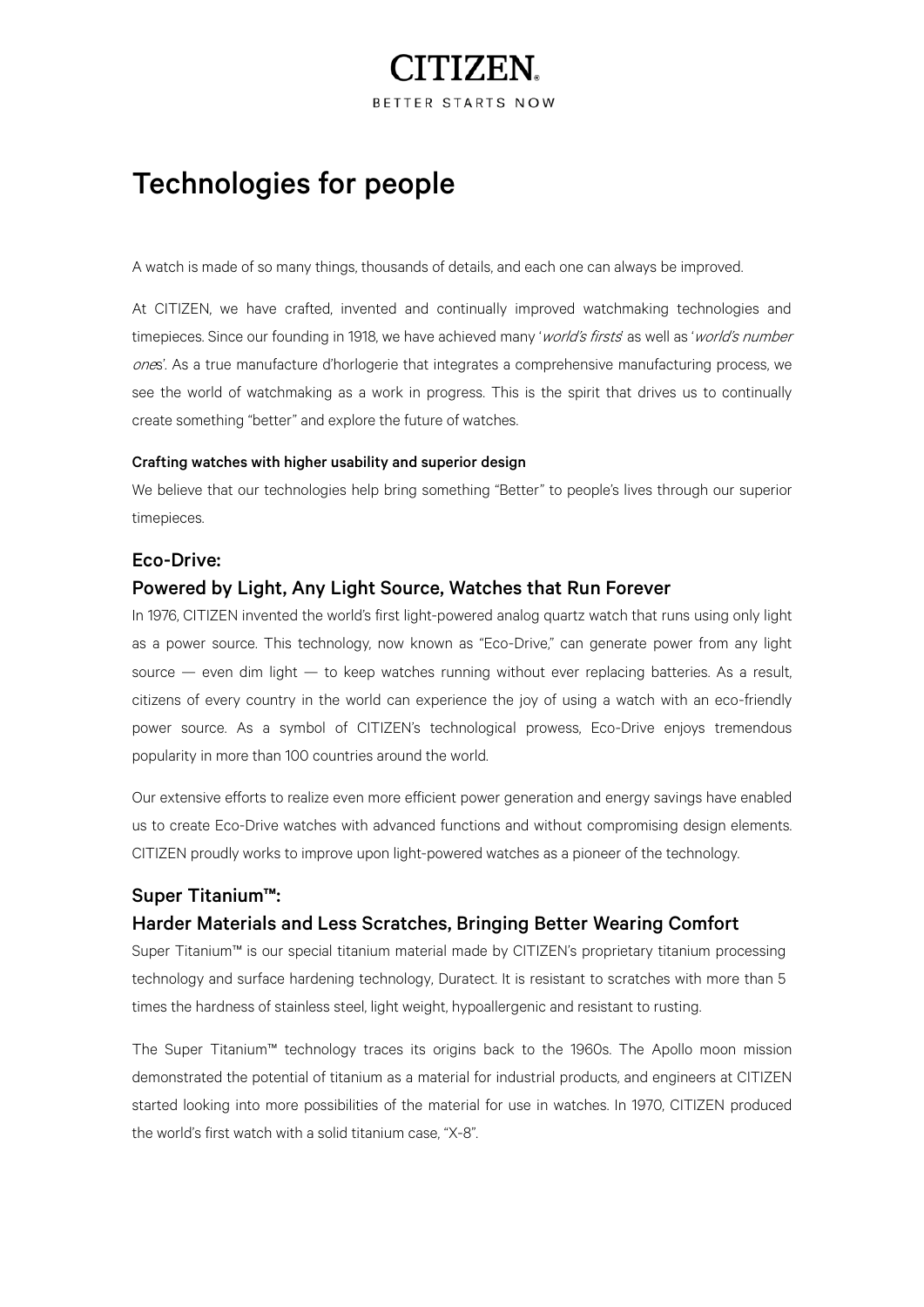Since then, we have been dedicated 17 years to developing and refining our own processing technologies, including pressing, cutting and polishing a material that is considered very difficult to craft. After overcoming many hurdles, we launched the first full titanium-made watch in 1987.

CITIZEN's challenge started with the concept of crafting watches made with the material used for Apollo moon missions. We met the challenge with Super Titanium™, an original material that takes advantage of proprietary titanium processing and surface-hardening technology, Duratect. This unique material enables us to expand our lineup of watches with various designs, colors and functions. However, we continue working to perfect our titanium watchmaking abilities.

### Satellite Wave & Radio Controlled Technology: Bringing accurate time anywhere and anytime

Two technologies have helped CITIZEN realize watches with the most accurate timekeeping. One is Satellite Wave that receives time signals from GPS satellites. And the other is radio-controlled technology that captures signals sent from radio towers.

A radio-controlled watch automatically receives the signals from radio towers that include time, day and date information from an atomic clock with a margin of error of just one second in 100,000. A multi-band radio-controlled watch receives signals from towers in four geographic regions, including Japan, China, North America and Europe. CITIZEN's radio-controlled watches incorporate Eco-Drive light-harnessing technology, so they continue to display the accurate time as long as there is light.

To bring the accurate time to more people, CITIZEN developed a unique satellite timekeeping technology, Satellite Wave. It enables our watches to receive time signals by synchronizing with GPS satellites. In order to successfully apply this technology to watches, CITIZEN has focused on signal reception speed while also considering stylish design to achieve higher usability. Still CITIZEN keeps improving on this technology. These refinements enabled CITIZEN to launch the world's first light-powered satellite-synchronized in 2011. This timepiece, Eco-Drive SATELLITE WAVE, achieved the world's fastest signal reception speed at the time (as little as 6 seconds) and Eco-Drive SATELLITE WAVE F100, which launched in 2014 achieved the world's fastest\* signal reception speed of as little as 3 seconds.

And in year 2015, CITIZEN unveils Eco-Drive SATELLITE WAVE F900, the latest multifunctional GPS satellite-synchronized watch. It features Super Titanium™, Eco-Drive and dual time display function, as well as GPS function to receive position information. The high-speed twin-coil motor, newly designed for multifunctional watches, allows the hands to spin very fast both in normal and reverse rotations, quickly and smoothly switching to correct the time for each time zone. An attractive design, featuring the world's thinnest\* watch case, increases the joy of wearing this watch.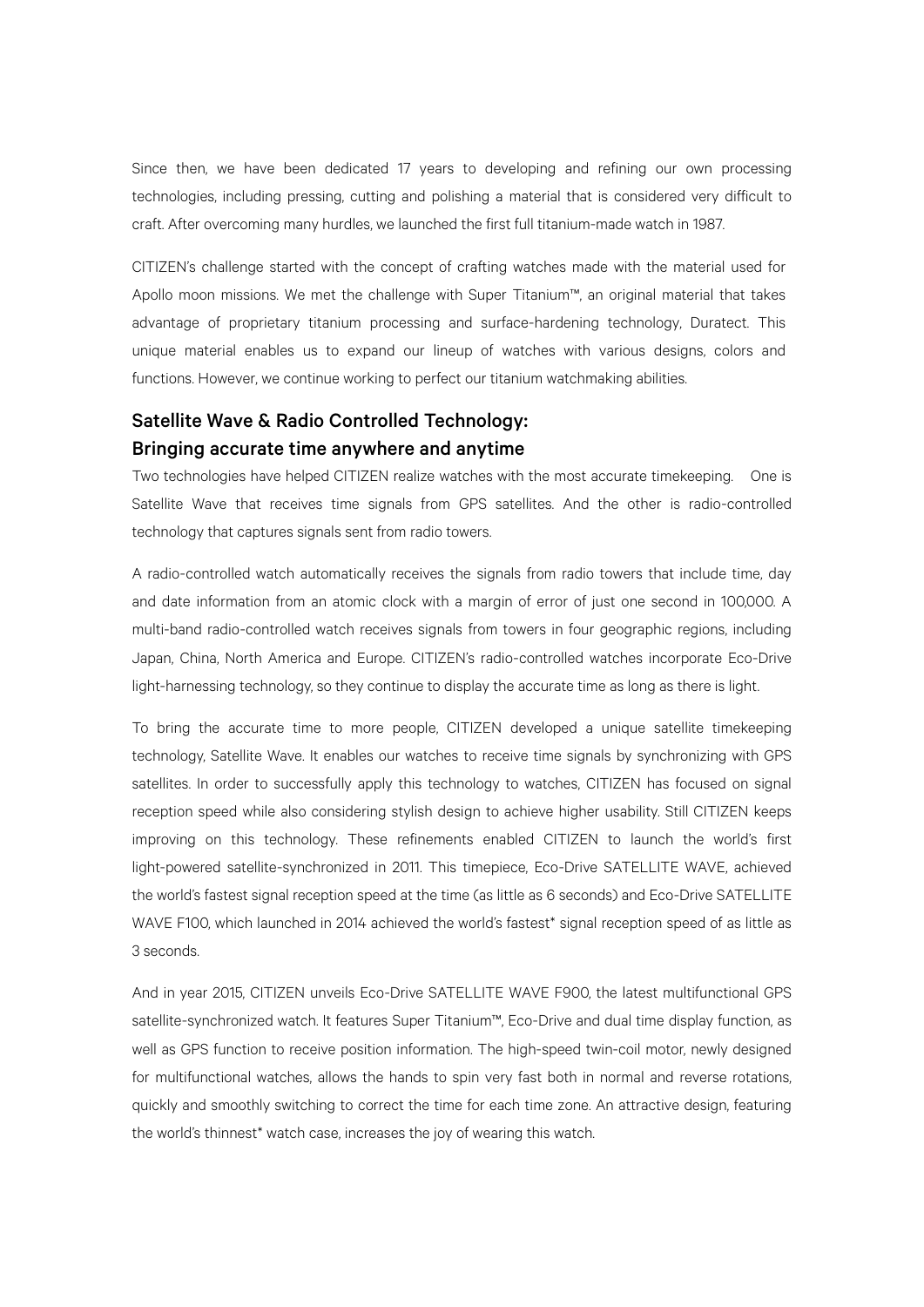Combining all of CITIZEN's latest technologies, this latest Eco-Drive SATELLITE WAVE watch brings ultra-precise timekeeping to wherever people are on the face of globe. Look to CITIZEN for technologies that never stop evolving.

\* As of March 2015 for an analog light-powered satellite-synchronized watch. (According to the research conducted by CITIZEN WATCH CO., LTD.)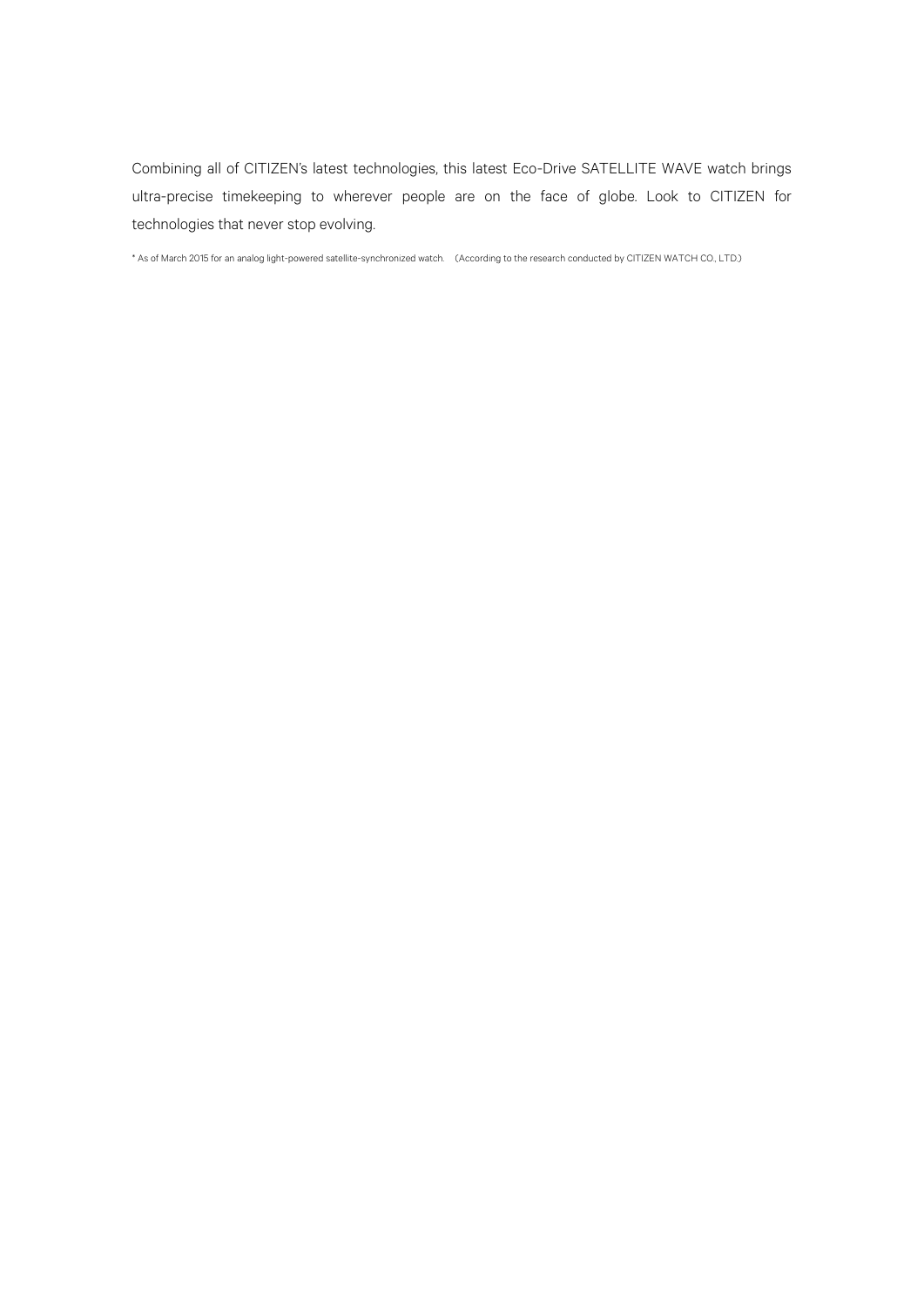## ITIZEN

**BETTER STARTS NOW** 

CITIZEN to introduce new Eco-Drive SATELLITE WAVE model in Autumn 2015

### Eco-Drive SATELLITE WAVE F900

World's thinnest<sup>\*1</sup> multi-functional light-powered GPS satellite-synchronized<sup>\*2</sup> watch with the world's fastest<sup>\*3</sup> signal reception speed



March 19<sup>th</sup>, 2015, Tokyo Japan – CITIZEN is pleased to announce the Eco-Drive<sup>\*4</sup> SATELLITE WAVE F900, a multi-functional GPS satellite-synchronized watch for 2015 that reflects our brand statement "Better Starts Now\*5."

In 2011, we launched the Eco-Drive SATELLITE WAVE, the world's first watch capable of syncing with GPS satellites in space to display accurate time anywhere in the world. Our focus on precision led us to be the first to develop this technology, and since then we have been working on making the technology even better with improvements in each of the new models we have launched in the Eco-Drive SATELLITE WAVE series.

This new model in the series delivers enhanced functions over the model previously launched in 2014, the "Eco-Drive SATELLITE WAVE F100". This year's model includes a chronograph and a dual-time display function that allows the watch to display the time in two different world time zones simultaneously.

The driving concept behind the Eco-Drive SATELLITE WAVE F900 is "speed." It features the world's fastest satellite signal reception speed — as little as 3 seconds. The high-speed twin-coil motor, newly designed for multi-functional watches, allows the hands to spin very fast both in normal and reverse rotations to quickly and smoothly correct the time between time zones.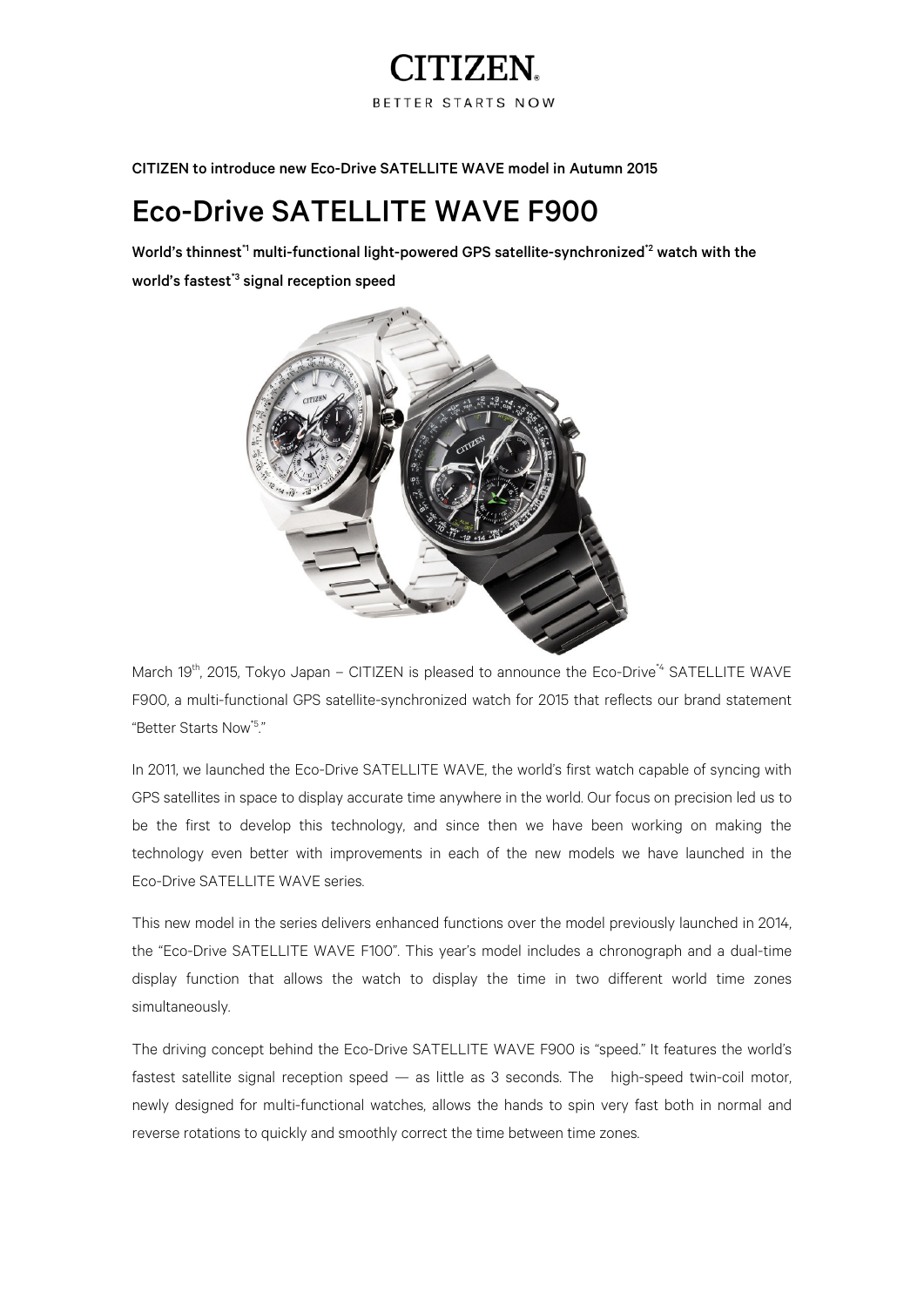

#### Key New Functions of "Eco-Drive SATELLITE WAVE F900"

- Dual Time Display function: Displays the time in two different world time zones simultaneously as main and local time, and switches its main and local time instantly
- Chronograph: Delivers highly accurate (1/20-second) measurement for 24 hours
- Global Positioning System: Receives position information from GPS satellites- a minimum of 30 seconds required

Additionally, we realized the world's thinnest<sup>\*1</sup> multi-functional light-powered satellite-synchronized watch of 13.1mm with this model. And the watch case and band are made with Super Titanium™<sup>6</sup> applying the highest level of CITIZEN surface-hardening technology, Duratect, to solid titanium. It made the watch resistant to daily scratches and preserves the look and finish to maintain the watch's lasting beauty. Consumers who wear this watch will also benefit from the lightweight feel of a Super Titanium™ watch and the sleek and streamlined case design that suggests a sense of speed.

Inspiring design features from the Eco-Drive SATELLITE WAVE F100 can also be seen in this new model. Its hollowed push buttons at 2 and 4 o'clock simulates the fuselage of GPS navigation satellites in outer space. The Light-level Indicator shows the amount of electricity generated by light absorbed by the dial. In addition, the watch is accurate to ±5 seconds per month.

A pleasure to wear plus the thrill of a connection to space, the latest Eco-Drive SATELLITE WAVE model combines the excitement of speed with cutting-edge technology. CITIZEN's 2015 Eco- Drive SATELLITE WAVE F900 watch embodies our many core technologies into one inspiring watch.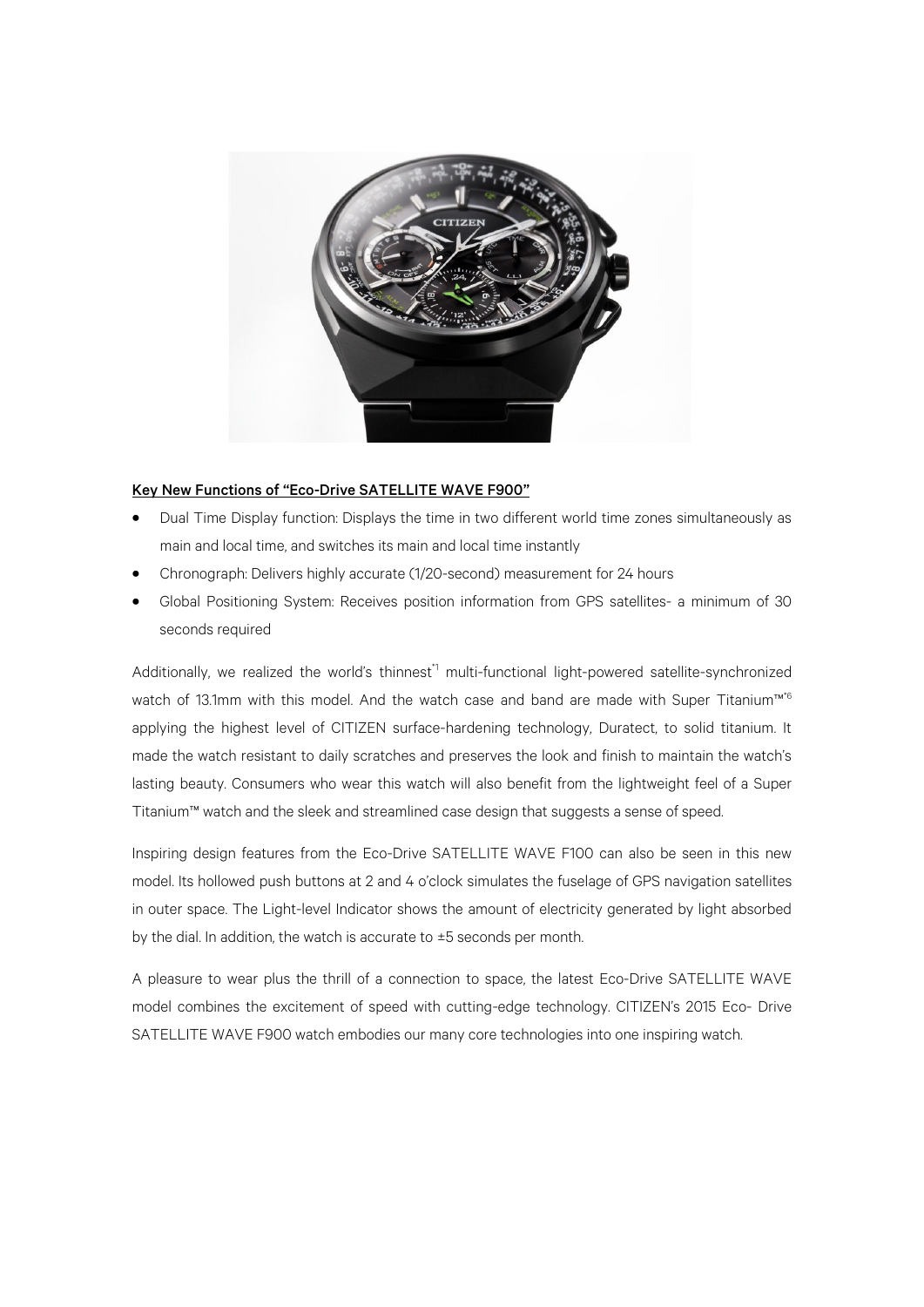

| CITIZEN ECO-DRIVE SATELLITE WAVE F900 |                                                                             |                                     |
|---------------------------------------|-----------------------------------------------------------------------------|-------------------------------------|
| Ref.                                  | CC9004-51E                                                                  | CC9000-51A                          |
| Launch                                | Planned as in autumn, 2015                                                  |                                     |
| <b>Projected Price</b>                | \$2,400(TBD)                                                                |                                     |
| Limited Number                        | 1,700 Pieces Worldwide                                                      | 1,300 Pieces Worldwide              |
|                                       | (3,000 Pieces in Total)                                                     | (3,000 Pieces in Total)             |
| Case & Band Material                  | Super Titanium™                                                             | Super Titanium™                     |
|                                       | (Duratect DLC + MRK <sup>7</sup> )                                          | (Duratect $\alpha + \text{MRK}^2$ ) |
|                                       | Vickers Hardness: 1,000-1400Hv                                              | Vickers Hardness: 2, 200-2500 Hv    |
| Dial Color                            | <b>Black</b>                                                                | White                               |
| Crystal                               | Sapphire with Anti-Reflective Coating                                       |                                     |
| Case Diameter / Thickness             | 45.4mm / 13.1mm (designed value)                                            |                                     |
| <b>Water Resistance</b>               | <b>WR100</b>                                                                |                                     |
| Movement                              | Caliber: F900, Eco-Drive, Accuracy of $\pm$ 5 seconds per month, Satellite  |                                     |
|                                       | Timekeeping System (Reception Area: Worldwide) • Global Positioning         |                                     |
|                                       | System, World Time in 40 Cities, Dual Time Display Function, Chronograph of |                                     |
|                                       | 1/20-second measurement for 24 hours, Light-Level Indicator and Power       |                                     |
|                                       | Reserve Indicator, Perpetual Calendars                                      |                                     |

\*1, \*3: As of March 2015 as a multi-functional light-powered GPS satellite-synchronized watch (according to the research data by CITIZEN WATCH CO., LTD.) \*2: GPS satellite-synchronized watch captures the date and time signals sent by GPS satellites from space — orbiting 20,000 kilometers above the Earth bringing ultra-precise timekeeping to wherever people are on the face of the globe.

\*4: "BETTER STARTS NOW" is Citizen's belief that no matter who you are and what you do, it is always possible to make something better — and now is the time to start doing it.

\*5: Eco-Drive is CITIZEN's proprietary technology that powers watches using any natural or artificial light source, eliminating the need to replace batteries. \*6: Super Titanium™ is CITIZEN's proprietary technology to treat solid titanium with CITIZEN's proprietary surface hardening technology, Duratect. It is at least 5 times harder and about approximately 40 % lighter than stainless steel.

\*7: For more information about "Duratect DLC + MRK" and "Duratect  $\alpha$  + MRK" :

http://www.citizenwatch-global.com/baselworld/2015/en.html#SuperTitanium The final design and specifications are subject to change without notice.

Eco-Drive, Super Titanium and Duratect are registered trademarks or trademarks of CITIZEN HOLDINGS CO., LTD.

#### About Citizen Watch

Citizen Watch is a true manufacture d'horlogerie with a comprehensive manufacturing process that extends from creating a watch's individual components to its final assembly. The company operates in more than 100 countries around the world. Since its founding in 1918, Citizen has held the belief of "Better Starts Now" — that is, No matter who you are and what you do, it is always possible to make something better, and now is the time to start doing it. Sharing this belief, we have made watches, invented and improved technologies and explored the future of watches such as our propriety light-powered technology "Eco-Drive" and state-of-the-art satellite-synchronized timekeeping technology "Satellite Wave".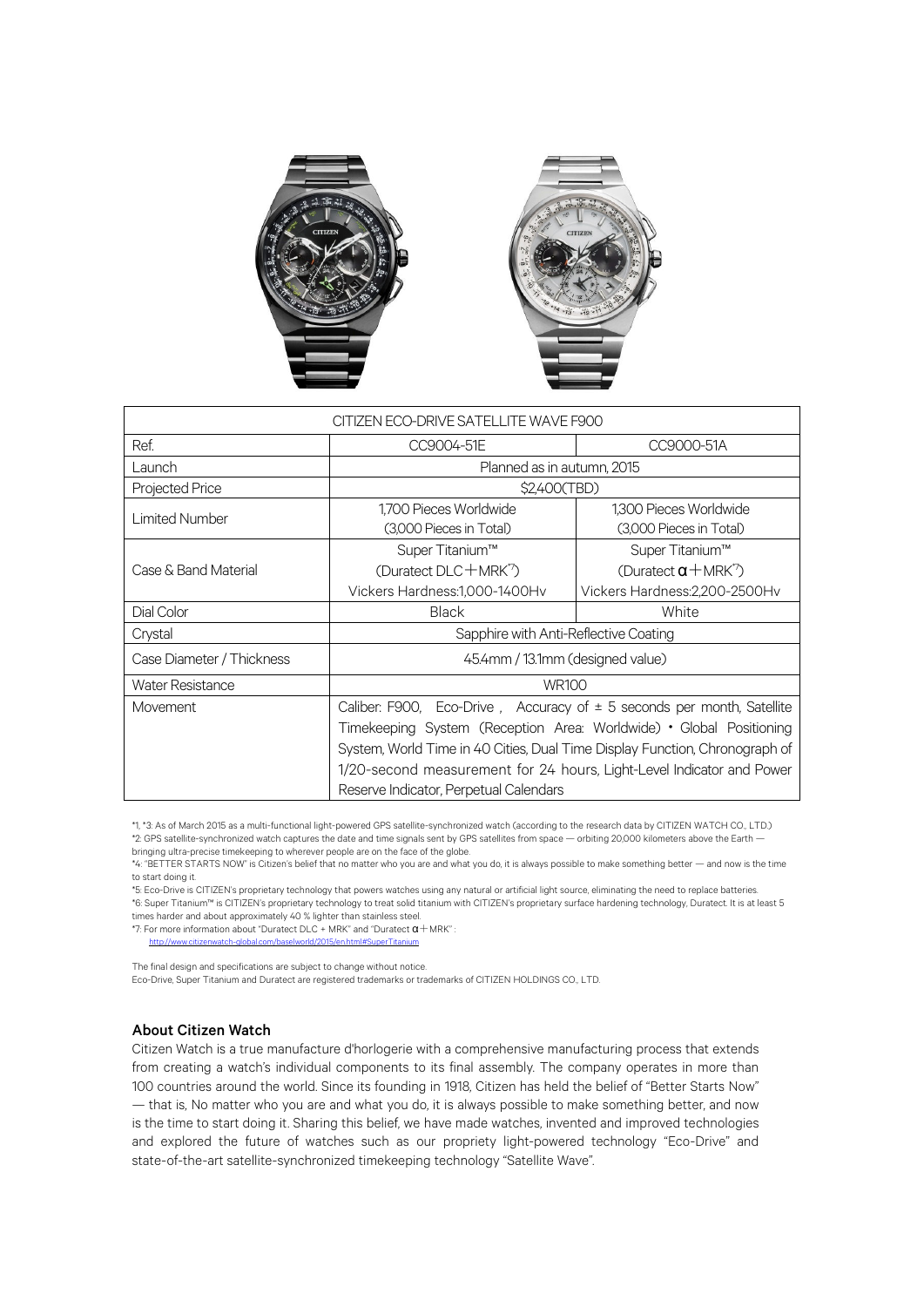# TTZE1

BETTER STARTS NOW

## Expansion Time

The concept of CITIZEN's installation for BASELWORLD 2015 started from thinking "how was the state of the Universe right after it began".

At "the beginning of the Universe", light, time, space and matter were all undifferentiated and everything was just "One". I imagined there might have been a moment when it would have been possible to presage the beginning of the "Universe". The state right after the "beginning of the Universe" means that light, time, space and matter just started to have their own behaviour. We tried to create that action, the direction that the Universe and Time would take as "Expansion Time", CITIZEN's new installation.

Since this project started, we researched about "Time" deeply further. We think we know about "Time" however we realised that we know only a little about it and the biggest discovery was that "The Universe never stops". In this lies the mystery and the potentiality of "Time" to us. "Expansion Time" is an installation which projects the time that may expand or get distorted. The movement of light and shadow between 10,000 main-plates and the blank space that surrounds them creates a "Time Experience" that is still unknown to humankinds.

A gallery space to experience one of CITIZEN's proprietary technologies, "Super Titanium™", was created. It is an exhibition to show the distinctive texture and strength of "Super Titanium™", made from CITIZEN's state-of-the-art titanium processing technology and surface-hardening technology, and also an exhibition about the history and potential of "Super Titanium™", a material created from CITIZEN's pioneering experiments on titanium.

After "Frozen Time" in 2013 and "Compressed Time" in 2014, "Expansion Time" was born in 2015 to create an emotional experience to show the visitors the as-yet-unknown "Potentiality of Time".

Tsuyoshi Tane (DGT.)